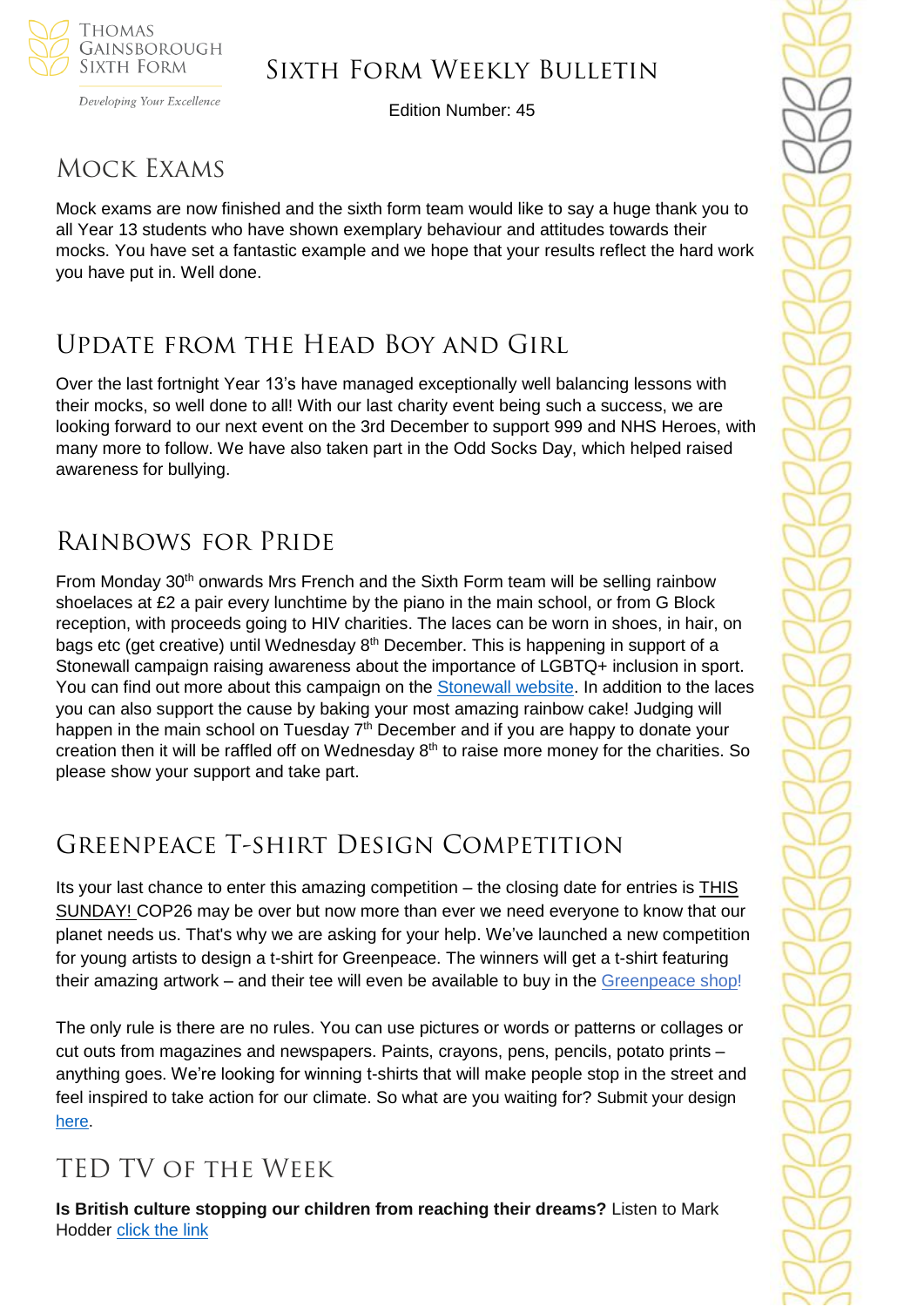

### Sixth Form Weekly Bulletin

Edition Number: 45

## Careers News

### **In-House Employer Workshops**

### **Suffolk Police – Fri 3rd Dec**

Find out about the many roles within the police force, what you can do to prepare for your application and what skills and qualities they are looking for.

### **Teledyne e2V (Technology and Engineering) – Thurs 16th Dec**

Jude Worley from Teledyne in Chelmsford will discuss what the company does and the different roles available within this international company.

### **Royal Navy – Weds 12th Jan**

CPO Tony Allan and CPO Ian Lamb will be taking students in Years 10-13 through the variety of positions and roles in the Royal Navy and the skills and attributes they are looking for when recruiting for these roles.

### **Stoke By Nayland Golf Club – Thurs 27th Jan**

Peter Osborne will share with him the variety of jobs available within the hospitality industry and our very own Mrs Alston will share her experiences of working in the industry before transitioning to teaching.

### **Physiomotive (Physiotherapy) – Fri 11th Feb**

Come along to hear all about Bradie Clarke's journey from ex-professional athlete to qualified physiotherapist and what led him to make the decisions he made along the way.

#### **Skills Gap**

Insightful workshops for young people and intensive workshops designed specifically for 15- 19 year olds, delivered to small groups by experienced industry experts:

*[AI in Finance](https://sportlivedlimited.cmail19.com/t/r-l-trthxut-bzsdtjkt-y/) - Sat 11th Dec -* The world of finance has been an early adopter of machine learning, from fraud detection to finance chat bots, yet it's still just touching the surface of AI's potential. This workshop is led by Moideen Kalladi, a data scientist with an MBA in Business Analytics and Quantitative Finance from New York University.

**If you're looking for a competitive edge** for your studies or career, our workshops are the perfect opportunity to arm yourself with valuable skills and knowledge. Courses normally cost £95 but skills gap has promised to support families who cannot afford it. To register please visit **[www.skillsgap.tech](http://www.skillsgap.tech/)**.

#### **BT Work Experience**

BT with STEMPOINT East**,** are exclusively offering Year 12 students from schools in the East of England the opportunity to work alongside technology and communications experts at their site in Ipswich, through the Nuffield Research Placements Scheme

- **Projects include:** Internet of Things IT in communications Internet TV Next generation mobile technology
- **The Placemen**t Two-week face to face placement Takes place in summer 2022 Travel expenses are paid • Students write a research report based on their work •
- **Eligibility criteria –** must be 16; have 5+GCSEs incl maths, eng +1 science; studying A levels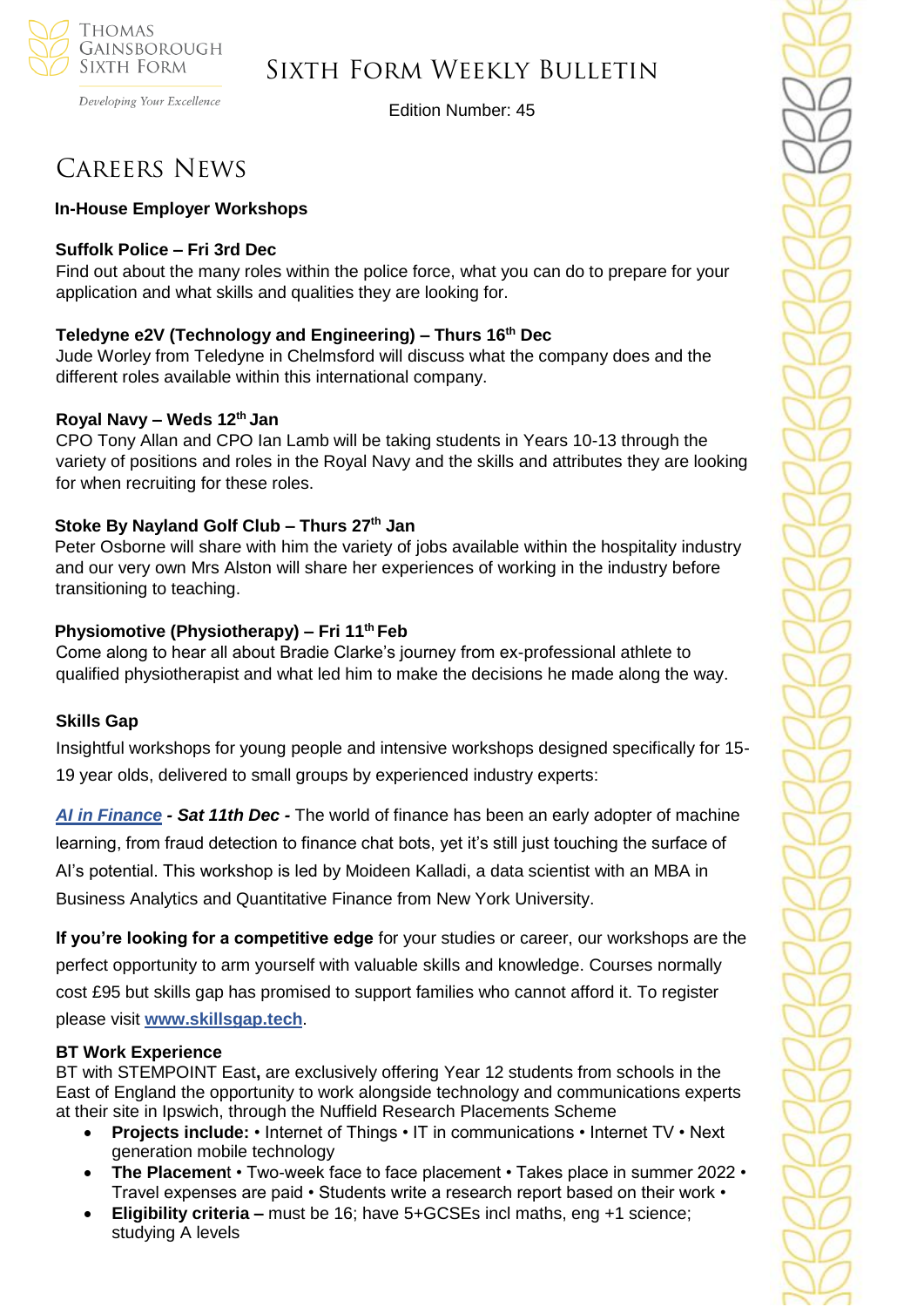

Developing Your Excellence

#### Edition Number: 45

- **Further information**: Email: Sally Moore s.moore@stempointeast.org.uk
- **Web address:** https://www.stem.org.uk/nuffield-research-placements
- Apply now [using this link](http://www.nuffieldresearchplacements.org/)

#### **NHS Talent Academy**

Let's Talk About … Midwifery - **Wed 1st Dec; Tue 18th Jan; Wed 9th March**  Let's Talk About … Nursing **Mon 22nd Nov; Thurs 20th Jan; Wed 16th Feb; Weds 16th March**

Let's Talk About … Physiotherapy **- Mon 29th Nov; Fri 28th Jan; Friday 25th Feb; Mon 21st March**

Let's Talk About … Learning Disability Support - **Tues 25th Jan; Tues 8th March; All sessions run from 4-5pm.** Find out more about E-Placements and apply to speak to a professional about your Health and Care aspirations Register and apply now! [www.nhstalentacademy.org.uk](file://///tgs-sr-data/Staff%20Shared-N/Sixth%20Form/Admin/Weekly%20Bulletin/www.nhstalentacademy.org.uk)

### **It's More Than the Job You Do! 30th November**

So, did you know that Adnams not only brew and distil products we also operate beautiful pubs, hotels and a number of shops in East Anglia? This session will run from 10am to 1pm and we will show you behind the scenes and introduce you to our fabulous team, including Chief Operating Officer Karen and her amazing career journey to our very own fabulous Apprentices.

You will also meet our Executive Chef, Nick who looks after all our pub and hotel kitchens and you will see what a dab hand, he is with a cookery demonstration! To apply please Click [Link Here](https://www.s4snextgen.org/schools/opportunitiesv2/ViewOpportunity/id/2294)

### **Legal & General Investment Management**

We are having a virtual careers day, on **3 Dec, 09:00 - 17:00** including talks from the following business areas: operations; distribution; product; active investment; passive investment; real assets. Followed by a workshop with recruiter Mason Blake who will cover CV writing and interview techniques. [Click here to register for your space](mailto:SEM.Committee@lgim.com?subject=Legal%20%26%20General%20Investment%20Management%20Careers%20Event%20-%203%20December)

#### **Express how you feel about your environment!**

Join this exciting free event called "A Climate of Change"! The aim of this workshop is to give young people, aged 8 - 24, an exciting opportunity to express their experience of COVID-19, and how it's changed their environment, through music and creative arts! This event will also allow them to explore how the environment and social culture is changing around them. It takes place on **Wednesday, 1st December**. You can register by clicking [here.](https://emea01.safelinks.protection.outlook.com/?url=https%3A%2F%2F5i9pf.r.ag.d.sendibm3.com%2Fmk%2Fcl%2Ff%2FE31guarJnzYo1k8a9_2aosbZs0Dr2odCTU6lCSySkk9yS4PGeaIh8OA_MQnZWkdjLqlCb9s8tt4UzKs2kS5S7v97-x3J5evkxy8uTMiiZGci-PIRv7p1RawbApdKYxwj0EHnriPPTQtgLnZb3OOTHqhW3IC-Hjr-P0g8AelDGNqM62GDOqZGriTdEno3-VOKMtwjvaxVGxlhKSQcPhPFGGIcfHHpzQ6CGxYHP3VG0vbPopT7-gKEiQFrx5aUw6cuP4WHGvGz6oUrxgj7YKw3nsd1cdQ75wSKg-CuZLhKNdjHexK2VwbXdGw-tvEyFF9qlMeRp5PMIgdLO6b6qJ0mWxqf8b9a7xeSQM3aU18scHbB&data=04%7C01%7C%7C4527ef94dab04b80a72308d9adabc3c1%7C84df9e7fe9f640afb435aaaaaaaaaaaa%7C1%7C0%7C637731775499359562%7CUnknown%7CTWFpbGZsb3d8eyJWIjoiMC4wLjAwMDAiLCJQIjoiV2luMzIiLCJBTiI6Ik1haWwiLCJXVCI6Mn0%3D%7C3000&sdata=6H9cljOb6aSfVW78vtMNQLFhUB8xSCVGYJW1WI7%2BnS4%3D&reserved=0)

#### **BE Changemakers**

Future Foundations is delighted to be launching with Bertha Earth the [BE Changemakers](https://emea01.safelinks.protection.outlook.com/?url=https%3A%2F%2Fapp7.campus-site.com%2Fpublic%2Fe%2Fclick%2FzJ-7lXmddzE-DahbpHMwzA%2FPS0tYgzYswR141V3-1j0jQ%2F&data=04%7C01%7C%7C5ed190acd5fe4dda380608d9ad9c63b1%7C84df9e7fe9f640afb435aaaaaaaaaaaa%7C1%7C0%7C637731709462095675%7CUnknown%7CTWFpbGZsb3d8eyJWIjoiMC4wLjAwMDAiLCJQIjoiV2luMzIiLCJBTiI6Ik1haWwiLCJXVCI6Mn0%3D%7C3000&sdata=5WcwMje2tgyt5yi7iymfURNhCcI5LLS%2FiUl38R%2Bxv0A%3D&reserved=0)  [programme](https://emea01.safelinks.protection.outlook.com/?url=https%3A%2F%2Fapp7.campus-site.com%2Fpublic%2Fe%2Fclick%2FzJ-7lXmddzE-DahbpHMwzA%2FPS0tYgzYswR141V3-1j0jQ%2F&data=04%7C01%7C%7C5ed190acd5fe4dda380608d9ad9c63b1%7C84df9e7fe9f640afb435aaaaaaaaaaaa%7C1%7C0%7C637731709462095675%7CUnknown%7CTWFpbGZsb3d8eyJWIjoiMC4wLjAwMDAiLCJQIjoiV2luMzIiLCJBTiI6Ik1haWwiLCJXVCI6Mn0%3D%7C3000&sdata=5WcwMje2tgyt5yi7iymfURNhCcI5LLS%2FiUl38R%2Bxv0A%3D&reserved=0)[,](https://emea01.safelinks.protection.outlook.com/?url=https%3A%2F%2Fapp7.campus-site.com%2Fpublic%2Fe%2Fclick%2FzJ-7lXmddzE-DahbpHMwzA%2FPS0tYgzYswR141V3-1j0jQ%2F&data=04%7C01%7C%7C5ed190acd5fe4dda380608d9ad9c63b1%7C84df9e7fe9f640afb435aaaaaaaaaaaa%7C1%7C0%7C637731709462105633%7CUnknown%7CTWFpbGZsb3d8eyJWIjoiMC4wLjAwMDAiLCJQIjoiV2luMzIiLCJBTiI6Ik1haWwiLCJXVCI6Mn0%3D%7C3000&sdata=hh7Vbyx%2B94swb1I8j0vohoainPHgZ7OV%2BeoKaU%2FQ9g4%3D&reserved=0) inviting activists, innovators, and creators between the ages of 16-17 or Yr 12 who are passionate about making a change in the environmental space to apply to join an incredible, fully funded opportunity **starting January 2022.**

#### **What's included:**

- One year,
- 13 online sessions,
- 22 passionate young environmentalists,
- Experienced facilitators & guest speakers,
- A cutting edge, holistic environmental curriculum,
- A fully-funded five-day Changemakers retreat,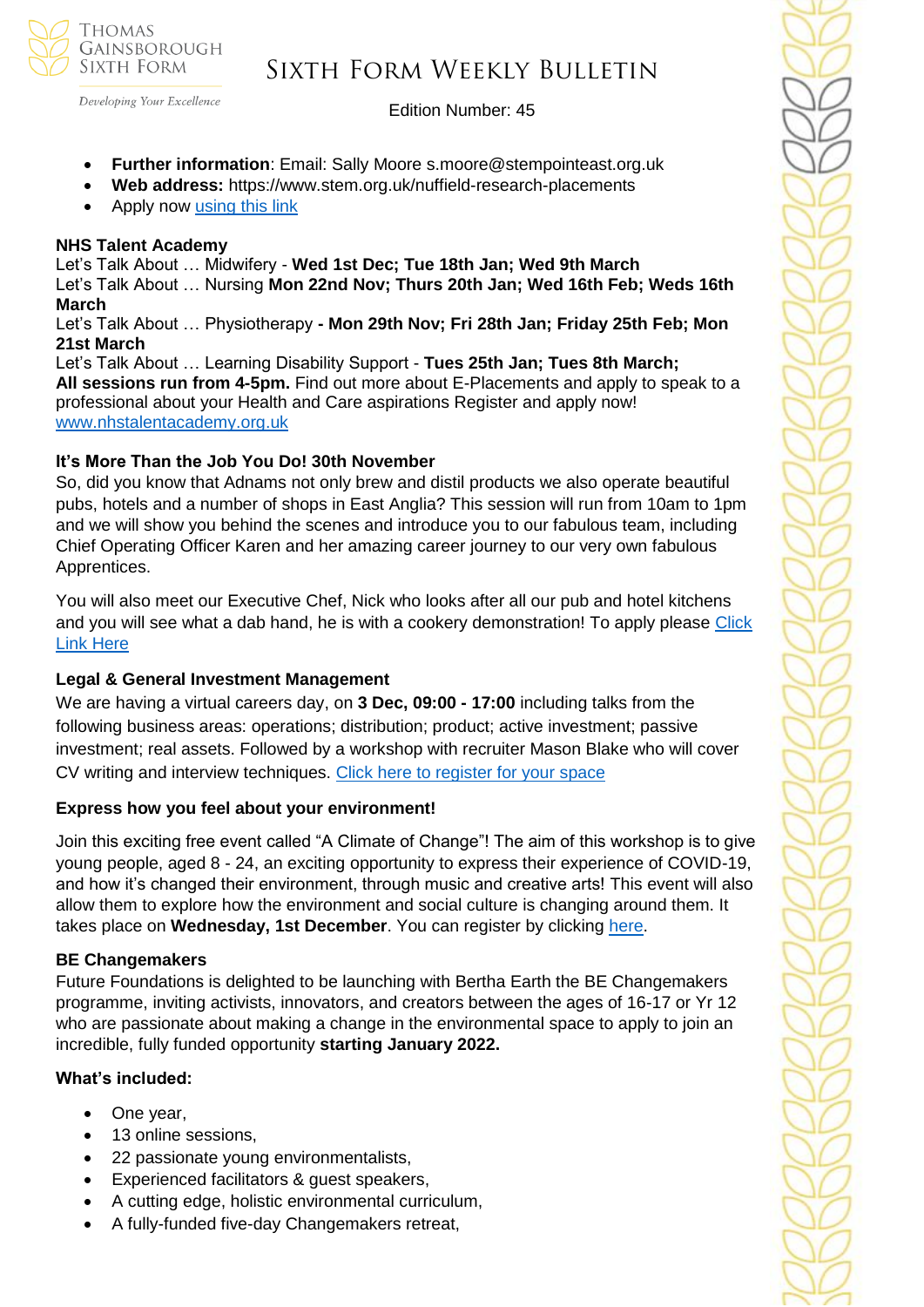

Developing Your Excellence

Edition Number: 45

- Monthly check-in calls post-retreat,
- Online resources and an action support pack,
- Contributing partners offering a wealth of experience.

Through this journey, they will support the young people to launch their environmental projects & ideas out into the world. Full details of what the programme involves can be found on the [invitation page](https://emea01.safelinks.protection.outlook.com/?url=https%3A%2F%2Fapp7.campus-site.com%2Fpublic%2Fe%2Fclick%2FzJ-7lXmddzE-DahbpHMwzA%2FPS0tYgzYswR141V3-1j0jQ%2F&data=04%7C01%7C%7C5ed190acd5fe4dda380608d9ad9c63b1%7C84df9e7fe9f640afb435aaaaaaaaaaaa%7C1%7C0%7C637731709462115590%7CUnknown%7CTWFpbGZsb3d8eyJWIjoiMC4wLjAwMDAiLCJQIjoiV2luMzIiLCJBTiI6Ik1haWwiLCJXVCI6Mn0%3D%7C3000&sdata=PAZM9PTH0ypZbLaKFDD2L90MUXG4BXMIGH2ef%2BWD4IY%3D&reserved=0).

**Who we are looking for** determined 16-17 year olds who have shown commitment to environmental causes or creative thinking. Their ideas or current projects can stem from any personal interests or passions ranging from activism, innovation or the arts.

• **[Application Form](https://emea01.safelinks.protection.outlook.com/?url=https%3A%2F%2Fapp7.campus-site.com%2Fpublic%2Fe%2Fclick%2FADHtWNHge1sZaszRN9GSpg%2FPS0tYgzYswR141V3-1j0jQ&data=04%7C01%7C%7C5ed190acd5fe4dda380608d9ad9c63b1%7C84df9e7fe9f640afb435aaaaaaaaaaaa%7C1%7C0%7C637731709462135505%7CUnknown%7CTWFpbGZsb3d8eyJWIjoiMC4wLjAwMDAiLCJQIjoiV2luMzIiLCJBTiI6Ik1haWwiLCJXVCI6Mn0%3D%7C3000&sdata=CWEkF1jxUJHV2o%2BqWCw28%2BMZRsGMs3TdZYFRsUPRGi8%3D&reserved=0)** - Young Person to apply by **28th November 2021**

### **UK University and Apprenticeship Fair**

**Thurs 3rd March - 0930 –1430 -** Tottenham Hotspur Stadium, London, N17 0BX

This exciting event will provide attendees with the opportunity to speak to a multitude of universities including Russell Group, Red Brick, Specialist and Modern Universities. Students will also be able to talk to a variety of the UK's best apprenticeship providers, HE colleges, specialist institutions, and student related organisations. For more information – email Mrs Osborne **[kosborne@tgschool.net](mailto:kosborne@tgschool.net)**

### **GT Scholars Career Day**

Did you know that teenagers who get access to high-level career talks go on to earn more than teenagers who don't? It also gives them the opportunity to choose a career they'll enjoy. This free Careers Summit on **Sat 6th Dec** will give you the chance to learn about careers and apprenticeships form universities and large companies including, PWC, Oxford University, BT, JP Morgan, EY and Blackrock bank. NB Parents must attend with their children, so please book tickets for both! [Register here](https://careersummit.gtscholars.org/)

### **BT Virtual Opportunities**

**7th December:** The Impact of technology on everyday life and work This Isaac Computing Discovery Day is a free virtual event running **10-1pm** including expert speakers, Q&A hands on practical workshop and panel session. [book here](https://isaaccomputerscience.org/events/20211207_discovery_bt?examBoard=all&stage=all)

**16th December 4pm-5pm**: Would you like to learn to code a FREE virtual robot? Suitable for upper KS2 – Post 16 using a block based or python interface by Dr. Nicky Hughes Free Simulated robotics resources and challenge: programming virtual robots in block based language or Python? Learn how to use a web-based robotic simulation package to program robots in a block based language or Python to compete in an online challenge. Come along and find out the exciting plans for this environment and see how you can get involved. Book [here](https://isaaccomputerscience.org/events/20211207_discovery_bt?examBoard=all&stage=all)

#### **Apprenticeships**

### **UCAS Apprenticeships Fair**

Be inspired. Get advice. Find your perfect apprenticeship. Join UCAS Discovery Apprenticeships Fair live **10:00 – 18:00 on 30 November 2021**. [Book your place now](https://www.ucas.com/registration?reference=event-404796) for a day of inspiration, information, and live employers. Featuring everything you need to discover if an apprenticeship might be right for you – all packed into one day, and online. Plus, your chance to explore what apprenticeship opportunities are out there right now.

**Painting and decorating**, Newmarket - A chance to join an independent, well-established Painting & Decorating company who specialize in high end properties. You will be working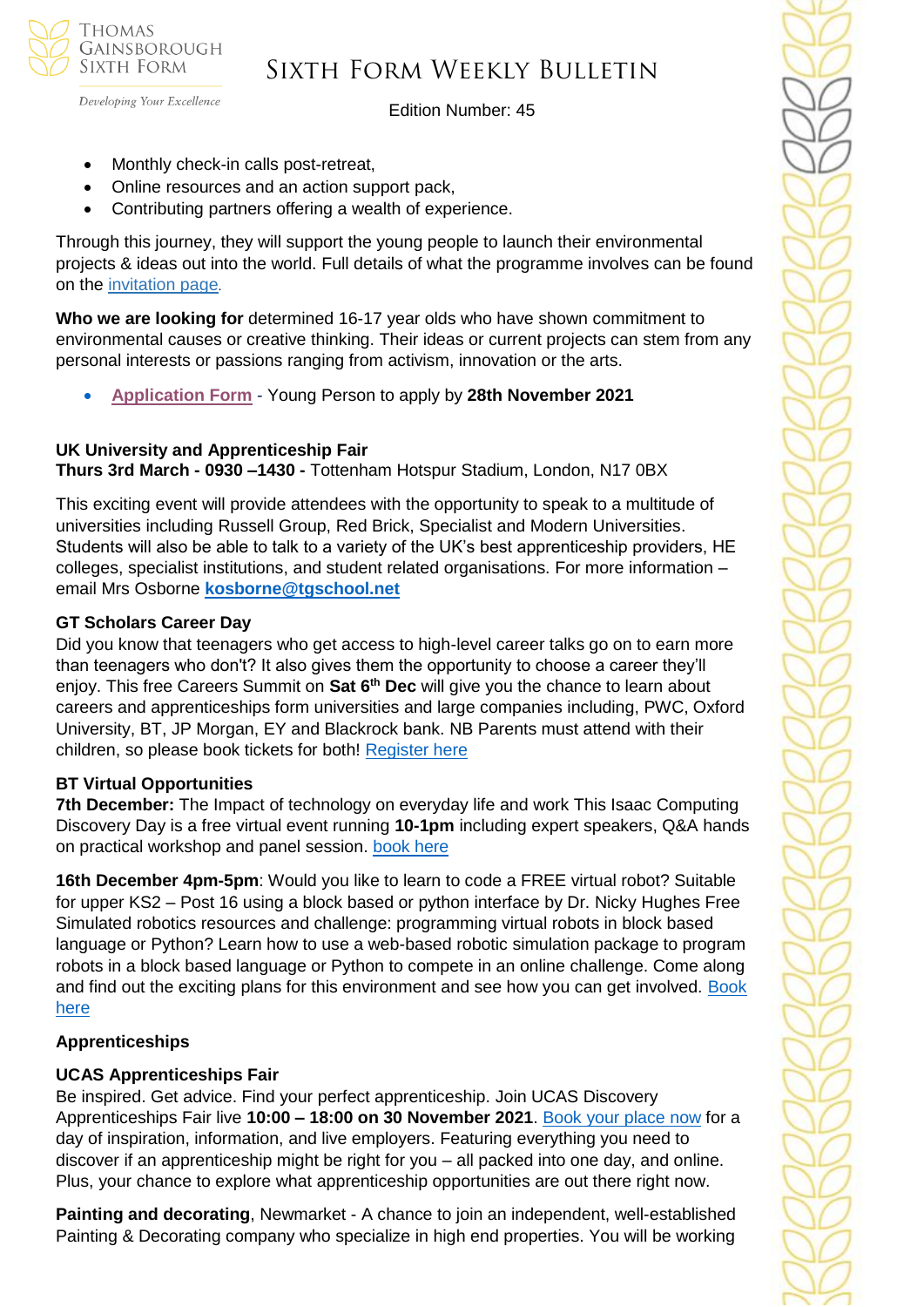

Developing Your Excellence

### Edition Number: 45

alongside fully qualified and highly experienced staff, whilst completing a formal Painting & Decorating Apprenticeship. Qualifications required: GCSE grade 3/D in Maths and English. Apply here: [Painting and Decorating](https://v2.apprenticeshipsnewanglia.co.uk/applicants/help/?ref=08db834f-d969-4916-b25f-6a848ba9c527)

**Business Administrator,** Rendlesham - This is a fantastic opportunity to work within the technical department of a well-established specialist food producer, that uses finest ingredients to produce high quality products. Qualifications required: GCSE grade C/4 in Maths and English. Apply here: [Business Administrator](https://v2.apprenticeshipsnewanglia.co.uk/applicants/help/?ref=9f9d3256-115d-49ac-aa1d-fa6239690a77)

**Warehouse Operative**, Rendlesham - Great opportunity to work within the warehousing department of a well-established specialist food producer, that utilizes finest ingredients to produce high quality products. Qualifications required: GCSE grade 3/D in Maths and English. Apply here: [Warehouse Operative](https://v2.apprenticeshipsnewanglia.co.uk/applicants/help/?ref=0b63e7d8-4077-4333-b89e-7d5958e3db6a)

**Customer Service**, Rendlesham - a fantastic opportunity to work within the business support department of a well-established specialist food producer, that uses finest ingredients to produce high quality products. The successful candidate will support the order management & customer service processes, providing customers with an exceptional level of service by supporting business development and building loyalty to the company brand. Qualifications required: GCSE grade 3/D in Maths and English. Apply here: [Customer](https://v2.apprenticeshipsnewanglia.co.uk/applicants/help/?ref=01deb169-d6e2-4b05-8f4c-768352e37e91)  **[Service](https://v2.apprenticeshipsnewanglia.co.uk/applicants/help/?ref=01deb169-d6e2-4b05-8f4c-768352e37e91)** 

**Food and Drink Process operator,** Rendlesham - The successful applicant will work towards their Level 2 Food & Drink Process Operative qualification and be involved with: production of specialist food products; stocktaking, packing, picking and labelling; checking in deliveries from suppliers; assisting with the stocking of vans; following traditional recipes; cleaning of all equipment & production areas using the HACCP System; weighing out ingredients and relevant calculations. Qualifications required: GCSE grade 3/D in Maths and English. Apply here: [Food and Drink Process Operator](https://v2.apprenticeshipsnewanglia.co.uk/applicants/help/?ref=82e1a29c-b2c2-42af-acbf-00789efab099)

**Facilities Services Operator**, Ipswich - great opportunity to join a team involved in Shop-Fitting and maintenance of structures. The Company works with one of the UKs leading supermarkets, travelling to install and maintain shop fittings. The work will be varied, involve different hours of work with some overnight stays. Construction and installation of shelving • Carpentry & Joinery • Hanging doors • Fitting bumper protection to walls • Price Stripping • Putting together canteen furniture • Putting up pictures and photo frames • Erecting instore signage • Checkout screening • Using power tools • Using Hand tools • Occasional working at height GSCE Maths and English Grade D / Grade 3, or equivalent functional skills. Apply here: [Facilities Service Operator](https://v2.apprenticeshipsnewanglia.co.uk/applicants/help/?ref=19032ba5-1e97-4a26-8cd7-e8104a08f9fe)

**Plastering,** Framlingham - We have a fantastic opportunity for the right candidate to join a Plastering business and undertake a L2 Plasterer Apprenticeship. The apprentice will be involved in all aspects of plastering, learning the many aspects of the job. Working on large and small scale projects in both a domestic and commercial setting. GSCE Maths and English Grade D / Grade 3, or equivalent functional skills. Apply here: [Plastering](https://v2.apprenticeshipsnewanglia.co.uk/applicants/help/?ref=64a8e14d-49c9-4da5-908c-3e419673d6e7)

**Groundsworker**, Ipswich - The company works with one of the UK's leading supermarkets, travelling to carry out groundworks within their carparks and outdoor areas. The work will involve different hours of work with some overnight stays. The apprentice will be involved with: • Relaying paving • Breaking out concrete, installing carpark bollards • Minor brickwork repairs Replacing bollards • Labouring for Bricklayer for larger brick projects • Minor external render patch repairs • Installing posts and carpark signage • Installing trolley shelters • Repairs to surface drainage • Assist the Senior Groundsman/Bricklayer in adhoc grounds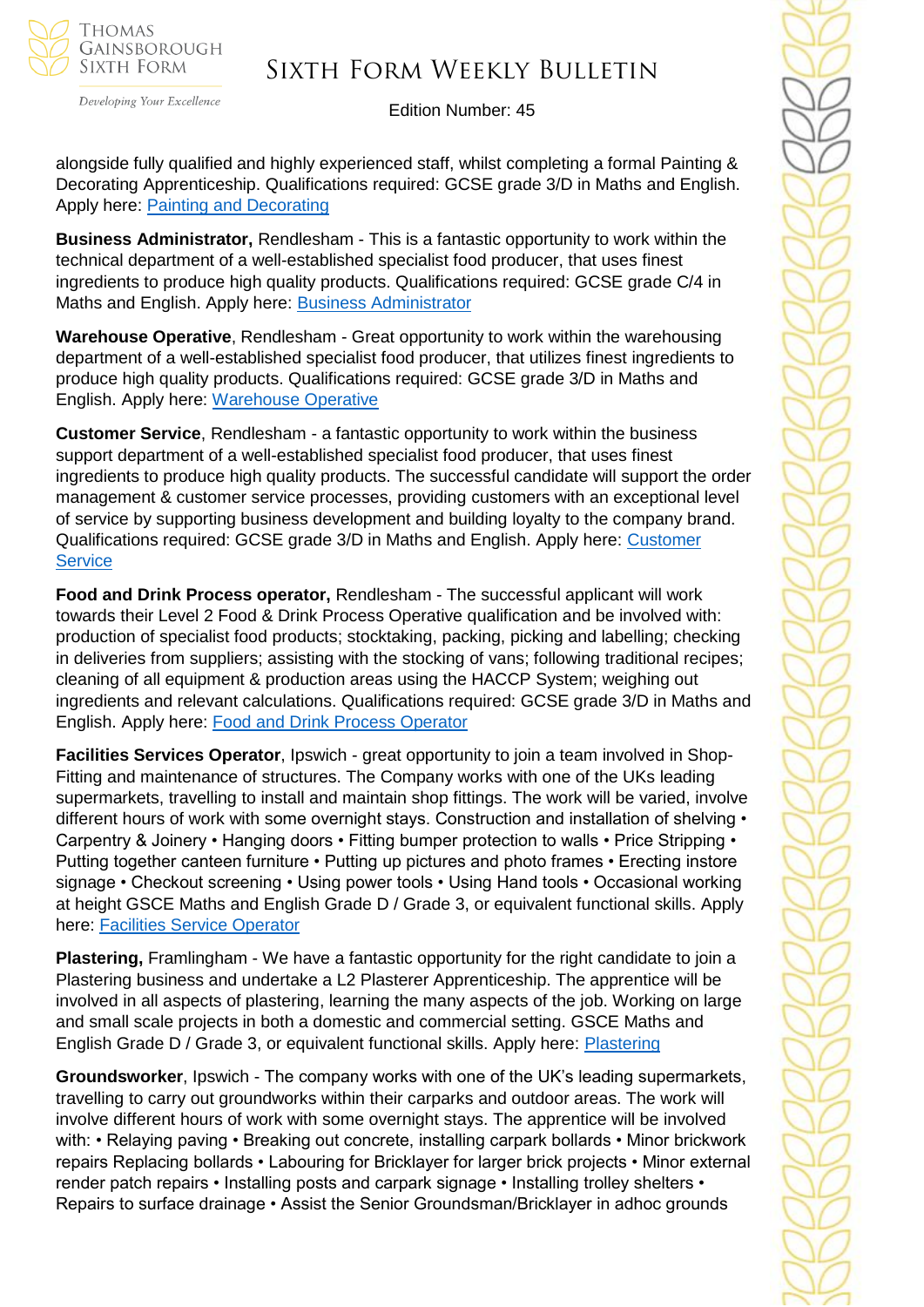

Developing Your Excellence

### Edition Number: 45

repairs Paving and kerbing GSCE Maths and English Grade D / Grade 3, or equivalent functional skills. Apply here: [Groundsworker](https://v2.apprenticeshipsnewanglia.co.uk/applicants/help/?ref=0c8610cc-a44c-41c0-a040-bb803843947b)

### **Anglian Water Apprenticeship Webinars**

Anglian Water is one of the largest employers in East Anglia and annually recruit apprentices, graduates, interns and more. If any student is interested in an apprenticeship or wants to find out what it involves, please join one of the free webinars. The webinars allow students to find out about different apprenticeships they offer, what is involved in an apprenticeship and the recruitment process, as well as a chance to hear from current and past apprentices. The webinars will last an hour and are open to all.

**9 Dec 1700-1800** [Click Link here](https://teams.microsoft.com/registration/Ah2656Iq1UiBhePca_e4bQ,EN_2oJbTzkiu57ZBev0QSg,pkln6gQwkkGEkBH4NNht9g,gDwy0arFokqp6TYFtiS42g,NlL4PKxLck60sGqtb_uv6g,Dm2pwzAQVEWpyJALjJVH9w?mode=read&tenantId=e7ba1d02-2aa2-48d5-8185-e3dc6bf7b86d) **; 13 Dec 1700-1800** [Click Link Here;](https://teams.microsoft.com/registration/Ah2656Iq1UiBhePca_e4bQ,EN_2oJbTzkiu57ZBev0QSg,pkln6gQwkkGEkBH4NNht9g,IfENcHOFkE2Qq2oI_klpBw,D8L_HEr_nEKP6L3DL_EWPA,PQ1kY4Ul4EeGTzqJOx-XTg?mode=read&tenantId=e7ba1d02-2aa2-48d5-8185-e3dc6bf7b86d) **15 Dec 1700-1800**  [Click Link](https://teams.microsoft.com/registration/Ah2656Iq1UiBhePca_e4bQ,EN_2oJbTzkiu57ZBev0QSg,pkln6gQwkkGEkBH4NNht9g,WlNKHemzMk-Yi_9MKN3wMQ,3rF_2AOAbUWChGli1KsV0w,bWUMqXDVbkCNLw7ra-BVqw?mode=read&tenantId=e7ba1d02-2aa2-48d5-8185-e3dc6bf7b86d)

If anyone wishes to apply for an apprenticeship there is also [a pre-register opportunity](https://awg.wd3.myworkdayjobs.com/PS/job/Cambridgeshire/Register-your-interest-for-an-Apprenticeship-at-Anglian-Water_R14052)

**West Suffolk College** - [Apprenticeship Vacancies](https://apprenticeships.wsc.ac.uk/)

**Colchester Institute** - [Apprenticeship Vacancies](https://www.colchester.ac.uk/apprenticeships/vacancies/)

**Apprenticeships New Anglia** - [Apprenticeship vacancies](https://www.apprenticeshipsnewanglia.co.uk/)

**Government Official Search** - [Apprenticeship Vacancies](https://www.gov.uk/apply-apprenticeship)

### **UCAS Discovery Apprenticeships Fair live 10:00 – 18:00 on 30 November 2021.**

Book your place now for a day of inspiration, information, and live employers. Featuring everything you need to discover if an apprenticeship might be right for you – all packed into one day, and online. Plus, your chance to explore what apprenticeship opportunities are out there right now. [Sign up now](https://www.ucas.com/events/ucasdiscovery-apprenticeships-fair-404796)

## University News

### **On the Right Track**

A multi-university webinar series aimed at Y12s and Y13s. Are you thinking about which course to study and unsure of how to pick the perfect university? Or are you wondering about student life and careers after graduation? This webinar series will be presented by staff and students from five leading universities – University of Reading, University of Suffolk, Goldsmiths, Solent University, St Mary's University, Twickenham - who will be on hand to answer all your questions.

**1st December** | Finding Your University | Register now

**9th March** | Careers After University | [Register now](https://register.gotowebinar.com/register/4149799192593516559?source=Suffolk)

**27th April** | The Student Experience | [Register now](https://register.gotowebinar.com/register/7391829073858521103?source=Suffolk)

Each webinar runs from **6-7pm**

### **Pathway to Bath – Year 12**

We are so excited to announce that applications for our next intake of **[Pathway](https://www.bath.ac.uk/campaigns/pathway-to-bath-programme/) to** [Bath](https://www.bath.ac.uk/campaigns/pathway-to-bath-programme/) are open now! This blended curriculum enrichment programme for Year 12's offers students: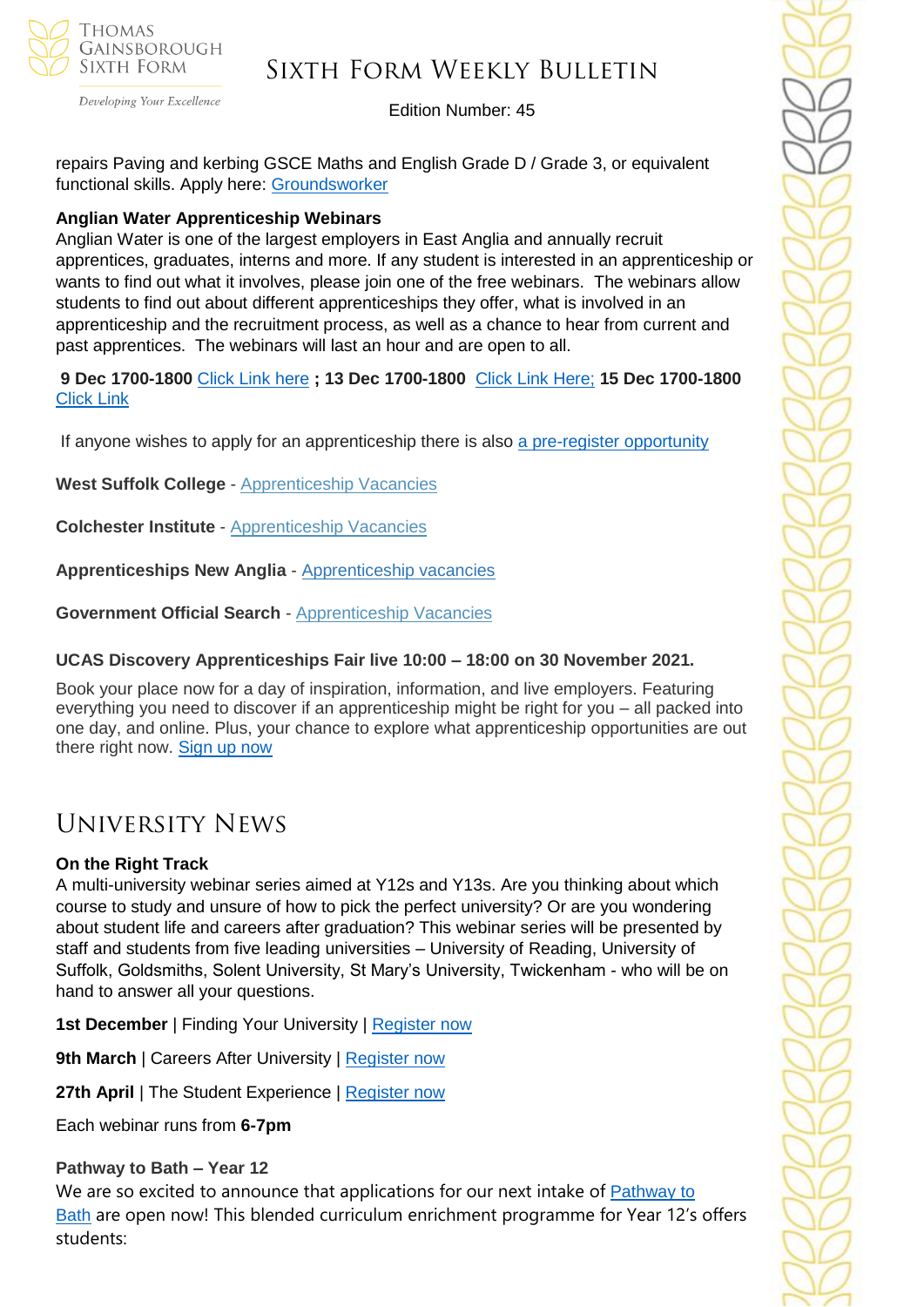GAINSBOROUGH SIXTH FORM

**THOMAS** 

# Sixth Form Weekly Bulletin

Edition Number: 45

- The opportunity to complete a project in a subject of their choice alongside academic tutors and undergraduate e-mentors
- A free 3 day residential at the University of Bath
- The chance to receive an alternative offer to the University of Bath

Check out this [narrated](https://vimeo.com/641580526/7c316d205f) Power Point and [promotional](https://vimeo.com/641831490/1ac47999c5) video for more information. Students can apply via the [website](https://www.bath.ac.uk/campaigns/pathway-to-bath-programme/#:~:text=What%2520is%2520Pathway%2520to%2520Bath%253F%2520Pathway%2520to%2520Bath,to%2520experience%2520life%2520as%2520a%2520student%2520at%2520Bath.) now and the **deadline is 26th January 2022.**

### **Escape Studios Industry Taster Days**

Our on-campus undergraduate taster days are a perfect introduction to the software and skills taught on our degrees designed with industry. You'll have the chance to visit our studios and test-drive the software used in all three disciplines, including Visual Effects, Game Art and Animation!

### **December 4, 2021 10:30 am - 1:00 pm**

- Test-drive industry-standard software for all three disciplines including Maya, Unreal Engine and Nuke.
- Get portfolio advice from our expert tutors.
- Explore our state-of-the-art studios in central London!

This is a great opportunity for students who are interested in starting their career in the creative industries, which employs over 2 million people in the UK, and projects to create another million jobs by 2030! (The Creative Industries Federation) [Book your place here](https://www.pearsoncollegelondon.ac.uk/escape-studios/visit-us/events/undergraduate-taster-days.html?utm_source=unitasterdays_esc&utm_medium=email)

### **Writtle University Open Days / Webinars**

- **College courses:** Sat 27th Nov
- **College courses:** Sat 15th Jan
- **University degrees:** Sat 13th Nov
- **University degrees:** Sat 22nd Jan

Students **must book** their spot **online** in order **to attend** an **Open Day.** [Click here to book your](https://writtle.ac.uk/College-Course-Events)  [place on the Open Day](https://writtle.ac.uk/College-Course-Events)

### **Webinars:**

- **Sports and Exercise Science:** Friday 3rd December, 5:00-6:00pm
- **Equine:** Saturday 4th December, 9:00-10.30am
- **Veterinary Physiotherapy & Animal Therapy:** Saturday 4th December, 10:45am-12.15pm
- **Canine Therapy:** Saturday 4th, 12:30-1:30pm
- **Animal Management & Science:** Saturday 4th December, 1.45-3.15pm
- **Agriculture & Sustainable Food:** Saturday 4th December, 3.30-4.30pm
- **Horticulture:** Saturday 4th December, 4.45-5.45pm

### [BOOK YOUR WEBINAR](https://writtle.us20.list-manage.com/track/click?u=7194fb1b34cb542ace9a663e3&id=70508011ec&e=645d34285f)

### **UEA Subject Tasters**

o **30 Nov**: Medicine and Healthcare - Top tips for a [successful](https://www.channeltalent.co.uk/event/he-guidance-preparing-for-medicine-healthcare-university-interviews-with-higher-education-advisers-from-university-of-east-anglia/) interview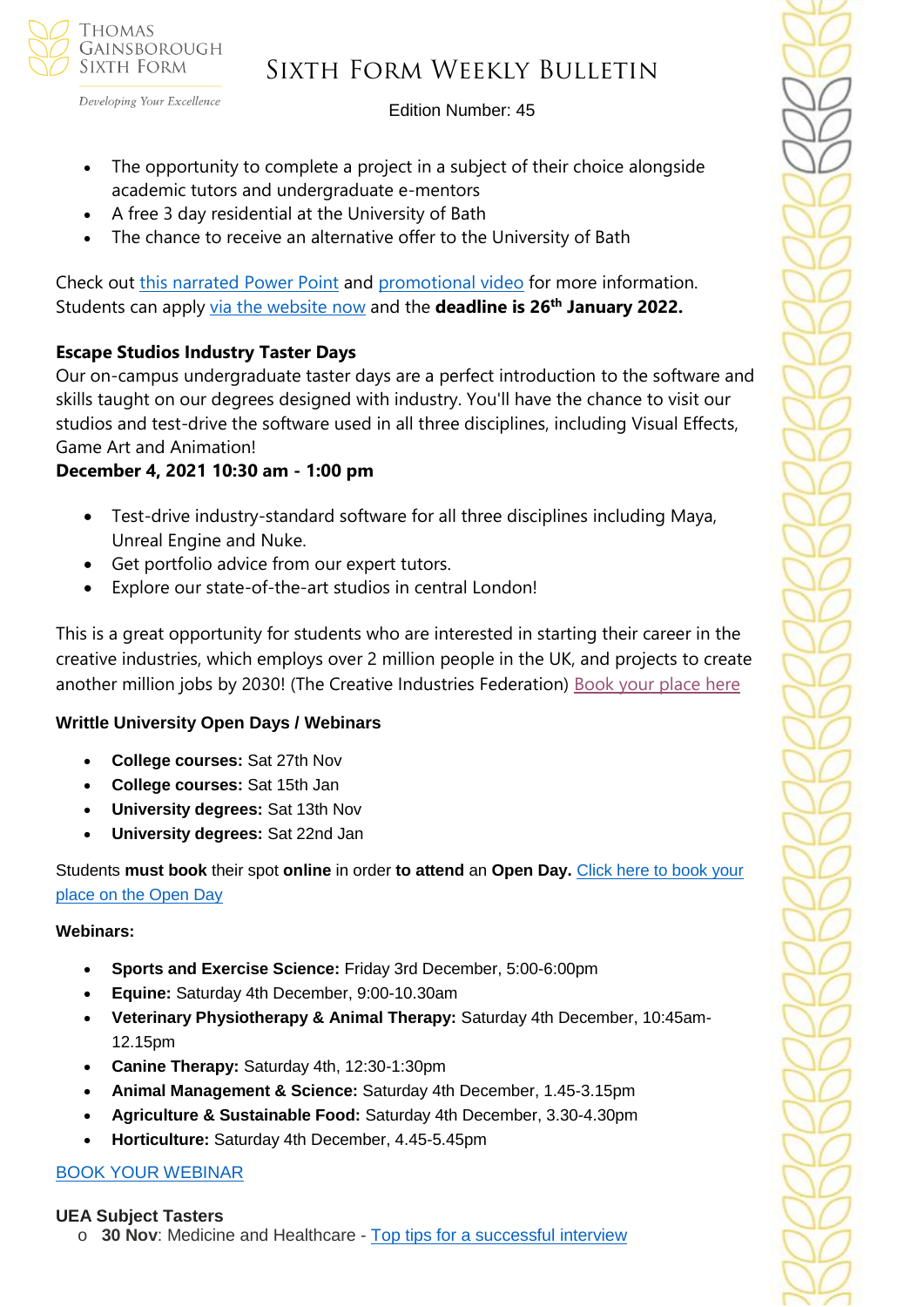**THOMAS** GAINSBOROUGH SIXTH FORM

## Sixth Form Weekly Bulletin

Developing Your Excellence

Edition Number: 45

- o **01 Dec**: Geography [Landscapes](https://www.channeltalent.co.uk/event/geography-insight4me-geography-landscapes-systems) and systems
- o **06 Dec**: Chemistry Studying proteins with [spectroscopy](https://www.channeltalent.co.uk/event/chemistry-studying-proteins-with-spectroscopy-with-dr-tharin-blumenschein-from-university-of-east-anglia/)
- **07 Dec**: Literature [Dystopian](https://www.channeltalent.co.uk/event/english-literature-insight4me-english-literature-dystopian-literature) literature

### **Get Into Medicine Insight & UCAS Conference - Sat 27th Nov**

Calling all students interested in medicine! Want to get a head start? Here's how:

The Get into Medicine conference unlocks exclusive opportunities such as scholarships and prizes, as well as helping them to make a highly competitive application.

Students in years 10-12, should make every effort to attend as it will give them a head start. Conferences run on weekends to help student attend out of school hours.

**Parents/Guardians also need to attend with students for safeguarding purposes** and the funding place will cover both student/parents.

# **Register for free using the funding code: Teacher21 here:**

**<https://medicmentor.co.uk/medicine-national-healthcare-weekend/>**

### **Taster Lectures**

- **November 29 @ 09:10 - 10:10** History: Why Did It Take So Long For Women To Get The Vote? - Warwick (KS5) Find out [more](https://channeltalent.us10.list-manage.com/track/click?u=145837fa6843e0c349598322a&id=eb231b9089&e=155232616c) »
- **December 1 @ 16:15 - 17:15** History: The Unexpected History of the Pink Pound Goldsmiths (KS5) Find out [more](https://channeltalent.us10.list-manage.com/track/click?u=145837fa6843e0c349598322a&id=0289b66ae9&e=155232616c) »
- **December 1 @ 14:15 - 15:15** insight4me Geography: Landscapes & Systems with Nottingham & UEA (KS5) [Find out more »](https://emea01.safelinks.protection.outlook.com/?url=https%3A%2F%2Fchanneltalent.us10.list-manage.com%2Ftrack%2Fclick%3Fu%3D145837fa6843e0c349598322a%26id%3D0dd612a1e7%26e%3Dba0e9a2959&data=04%7C01%7C%7Cc9f73b4cbaf44ff315f508d9a86f777d%7C84df9e7fe9f640afb435aaaaaaaaaaaa%7C1%7C0%7C637726018965476906%7CUnknown%7CTWFpbGZsb3d8eyJWIjoiMC4wLjAwMDAiLCJQIjoiV2luMzIiLCJBTiI6Ik1haWwiLCJXVCI6Mn0%3D%7C3000&sdata=EpQgn6REVc6qhYhBAAcJwGZIqaB1Wbe2yeHJ1kCAJpc%3D&reserved=0)
- **December 2 @ 12:00 - 13:00** insight4me Engineering: Practical Applications of Physics Principles - Sheffield & Glasgow (KS5) Find out [more](https://channeltalent.us10.list-manage.com/track/click?u=145837fa6843e0c349598322a&id=5af473a9c0&e=ba0e9a2959) »
- **December 6 @ 15:35 - 16:35** Chemistry: Studying Proteins with Spectroscopy UEA (KS5) Find out [more](https://channeltalent.us10.list-manage.com/track/click?u=145837fa6843e0c349598322a&id=cdf841d30b&e=ba0e9a2959) »
- **December 7 @ 10:30 - 11:30** insight4me English Literature: Dystopian Literature with Nottingham & UEA (KS5) Find out [more](https://channeltalent.us10.list-manage.com/track/click?u=145837fa6843e0c349598322a&id=ee2fa19d8f&e=ba0e9a2959) »
- **December 7 @ 15:35 - 16:35** Society for Natural Sciences: Astrobiology, Finding Life on Planets & Studying Natural Sciences (KS5) Find out [more](https://channeltalent.us10.list-manage.com/track/click?u=145837fa6843e0c349598322a&id=124b5e6b61&e=ba0e9a2959) »
- **December 8 @ 12:45 - 13:45** Chemistry/Physics: Journey to the Centre of the Atom - Tutorial - Sheffield (KS5) Find out [more](https://channeltalent.us10.list-manage.com/track/click?u=145837fa6843e0c349598322a&id=f953dc762d&e=ba0e9a2959) »
- **December 9 @ 16:45 - 17:30** Mathematical Modelling: The Mathematics of Stopping a Self-Driving Car - Tutorial - UEA (KS5) Find out [more](https://channeltalent.us10.list-manage.com/track/click?u=145837fa6843e0c349598322a&id=8ccad92a83&e=ba0e9a2959) »

### **Speakers for Schools Live Broadcasts**

### **Finding Your Stride with Chris Robshaw and Camilla Kerslake - Mon 29th November 4:30pm start**

Hear from International Rugby star Chris Robshaw and Brit-nominated opera singer Camilla Kerslake on finding your feet and stepping into leadership. [Sign up here.](https://emea01.safelinks.protection.outlook.com/?url=https%3A%2F%2Fyouthcard.org%2Fexclusive-workshops%2F&data=04%7C01%7C%7Ca22dd7e7c3eb4a3449c108d9a9d914d2%7C84df9e7fe9f640afb435aaaaaaaaaaaa%7C1%7C0%7C637727572089744046%7CUnknown%7CTWFpbGZsb3d8eyJWIjoiMC4wLjAwMDAiLCJQIjoiV2luMzIiLCJBTiI6Ik1haWwiLCJXVCI6Mn0%3D%7C3000&sdata=wS8LuXMmkEYnWOGOJRaAHQAVpCA8Pdf9yxTg16PBtV0%3D&reserved=0) 

### **Leadership with Matt Hyde, Chief Executive of The Scout Association - Mon 29th November 10-10:45am**

Do you want to develop your leadership skills? Want to learn more about how you can get involved with volunteering opportunities? Maybe there are some extracurricular activities that you haven't heard about before. Don't miss out on our broadcast with the Chief Executive of The Scout Association! Click [here](https://forms.office.com/r/EF0Dh20irx) to register

**Helen Steers, Head of Europe, Pantheon Ventures - Tues 2 nd December 2-2:45pm** Join us for a broadcast with Helen Steers, Head of Europe, Pantheon Ventures. Helen will be speaking about her career journey, why investment is important to society and why it can be a great career option. Click [here](https://forms.office.com/pages/responsepage.aspx?id=HFqhLo7yMEahv9dFTLRO65fTtVvpxU5Juw5B-0Ohp8RUMEtVTTA4TkxPMDNKMUZHQVpWNEpFUEYwMC4u) to register